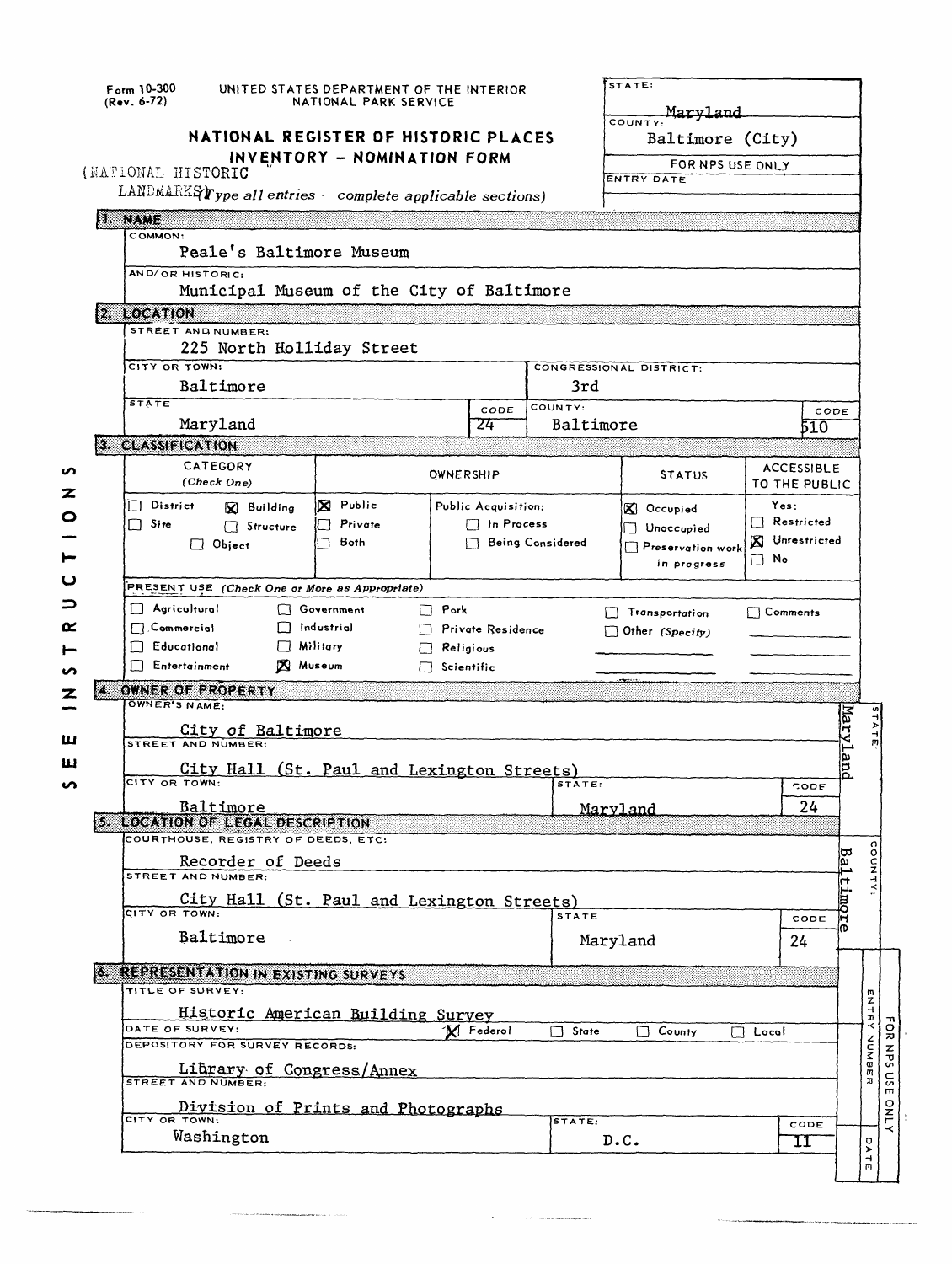| u. | DESCRIPTION      |           |             |           |              |       |                    |  |
|----|------------------|-----------|-------------|-----------|--------------|-------|--------------------|--|
|    |                  |           |             |           | (Check One)  |       |                    |  |
|    | <b>CONDITION</b> | Excellent | x<br>Good   | Fair      | Deteriorated | Ruins | Unexposed          |  |
|    |                  |           | (Check One) |           |              |       | (Check One)        |  |
|    |                  | Altered   |             | Unaltered |              | Moved | Original Site<br>X |  |

**DESCRIBE THE PRESENT AND ORIGINAL (if known) PHYSICAL APPEARANCE**

The Municipal Museum of the City of Baltimore, at 225 North Holliday Street occupies the first building erected as a museum in the United States. Rembrant Peale, the artist son of Charles Willson Peale, opened the museum on August 15, 1814.

Peale advertised in Baltimore in April, 1813, his intention to build a museum, and on August 15 of the following year,' he inaugurated his new undertaking. Having no plan to follow, he erected a brick three-story house that had a two-story wing in back. Inside, the central hallway opened onto four small rooms on the first floor, in which were placed scientific and natural exhibits. A large drawing room occupied the second floor and the third floor held a painting gallery. Peale struggled to operate the museum for about eight years, but his creditors forced him to sell his interest in it to his brother, Reubens, in 1822. Reubens Peale continued the museum until 1829, when his creditors forced him to vacate the building.

The Museum underwent numerous alterations before becoming the Muncipal Museum in 1931. It was used as the Baltimore City Hall from 1830 until 1875. At this time it was made into a Negro School and served this function until 1887. From that time until 1931 the building was occupied by the Water Board as well as several businesses.

In renewing the building for Museum use, the front wall was rebuilt, the original portico was reconstructed and the interior was almost completely reconstructed.

Today, the building is completely devoted to museum purposes. The two front rooms on the first floor have permanent exhibits that are associated with Rembrant Peale. Located in the rear wing are the offices of the curator. On the second floor are exhibition rooms used for portraits. The third floor at present is not used; located here is the central air conditioning until situated behind standing paritions. An addition was made in the basement so as to accomodate museum records. Outside the museum in back is a small court with statues.

#### BOUNDARY INFORMATION AND JUSTIFICATION

The museum is located on the east side of North Holliday Street between a warehouse on the north side and a church across a small alley on the south. The building sits about halfway between East Saratoga , Street and East Lexington Street. The Municipal Museum building is approximately 40 feet wide facing North Holliday Street, and about 50 feet long. The museum lot is circa 40 feet by 100 feet. The boundary line is contiguous with the property line as described above.

 $\overline{a}$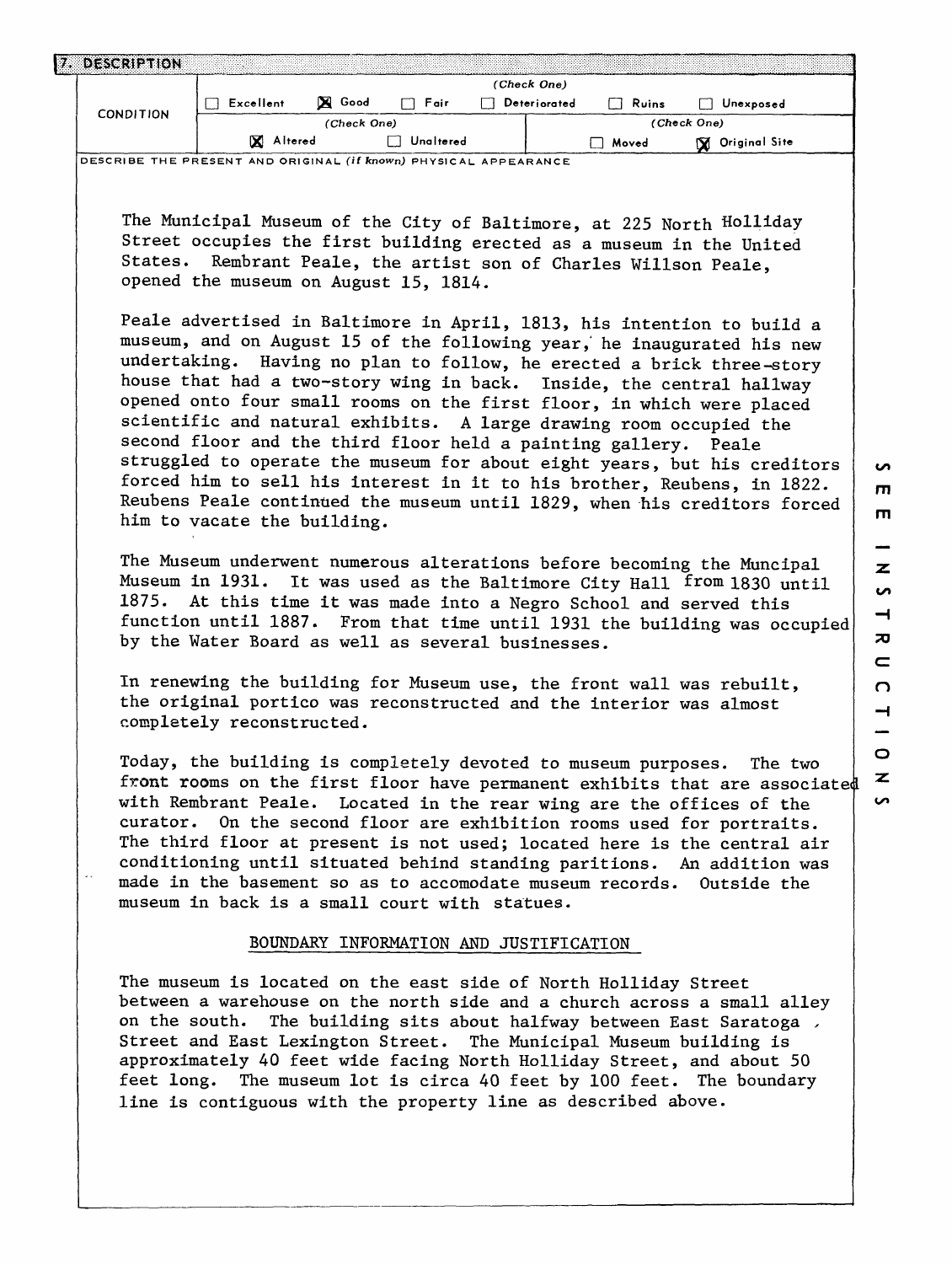| PERIOD (Check One or More as Appropriate)                |                              |                   |                 |
|----------------------------------------------------------|------------------------------|-------------------|-----------------|
| Pre-Columbian                                            | 16th Century<br>$\mathbf{1}$ | 18th Century      | 20th Century    |
| 15th Century                                             | 17th Century                 | ×<br>19th Century |                 |
| SPECIFIC DATE(S) (If Applicable and Known)               |                              |                   |                 |
| AREAS OF SIGNIFICANCE (Check One or More as Appropriate) |                              |                   |                 |
| Abor iginol                                              | E ducati on                  | Political         | Urban Planning  |
| Prehistoric                                              | Engineering                  | Religion/Phi-     | Other (Specify) |
| Historic                                                 | Industry                     | losaphy           |                 |
| Agriculture                                              | Invention                    | Science           |                 |
| Architecture                                             | Londscape                    | Sculpture         |                 |
| K.<br>Art                                                | Architecture                 | Social/Human-     |                 |
| Commerce                                                 | Literature                   | itorian           |                 |
| Communications                                           | Military                     | Theoter           |                 |
| Conservation                                             | Music                        | Transportotion    |                 |

Peale's Baltimore Museum was the first building in the United States to be designed and erected expressly for museum use. Under the direction of its founder, builder and first operator, Rembrant Peale, and later his brother Reubens, the museum was opened to the public for 15 years. Having served a number of purposes in the interum, the building again became the Municipal Museum of the City of Baltimore in 1931. .Presently the museum houses both painting and permanent exhibits concerning Rembrant Peale, the Peale family and the history of Baltimore.

#### BIOGRAPHY

Rembrant Peale was born in Bucks County, Pennsylvania on February 22, 1778. Charles Willson Peale, his father had evidently expected that his offspring should be artists for he named them all after the old masters, i.e. Rembrant, Reubens, Van Dyck, Raphael and Titian. With all this circumstance as events turned out only two of the five became artists.

Rembrant showed early signs of extradordinary talent. He "began to draw at the age of eight years and by the time he was thirteen he had painted a portrait of himself."!

Upon the retirement of Charles Willson Peale in 1796, Rembrant was given his father's seal of approval and the title of his success. However, this did not lead to instant success. Rembrant thereupon, ventured to Charleston, South Carolina, where he remained several years until 1801 at which time he journeyed to England to study with Benjamin West.

It was here in London that Rembrant Peale was confronted for the first time with the continental art form or "with good  $art$ ".<sup>2</sup> Peale's heart was not strong and the climate in England was critically against his health, at this time Rembrant Peale decided to return to the United States and give up painting for agriculture. However, immediate success upon his return changed these plans.

After living in Boston some years, Peale moved to Baltimore in 1812. It was here in Baltimore that Peale opened the first building in

**SA**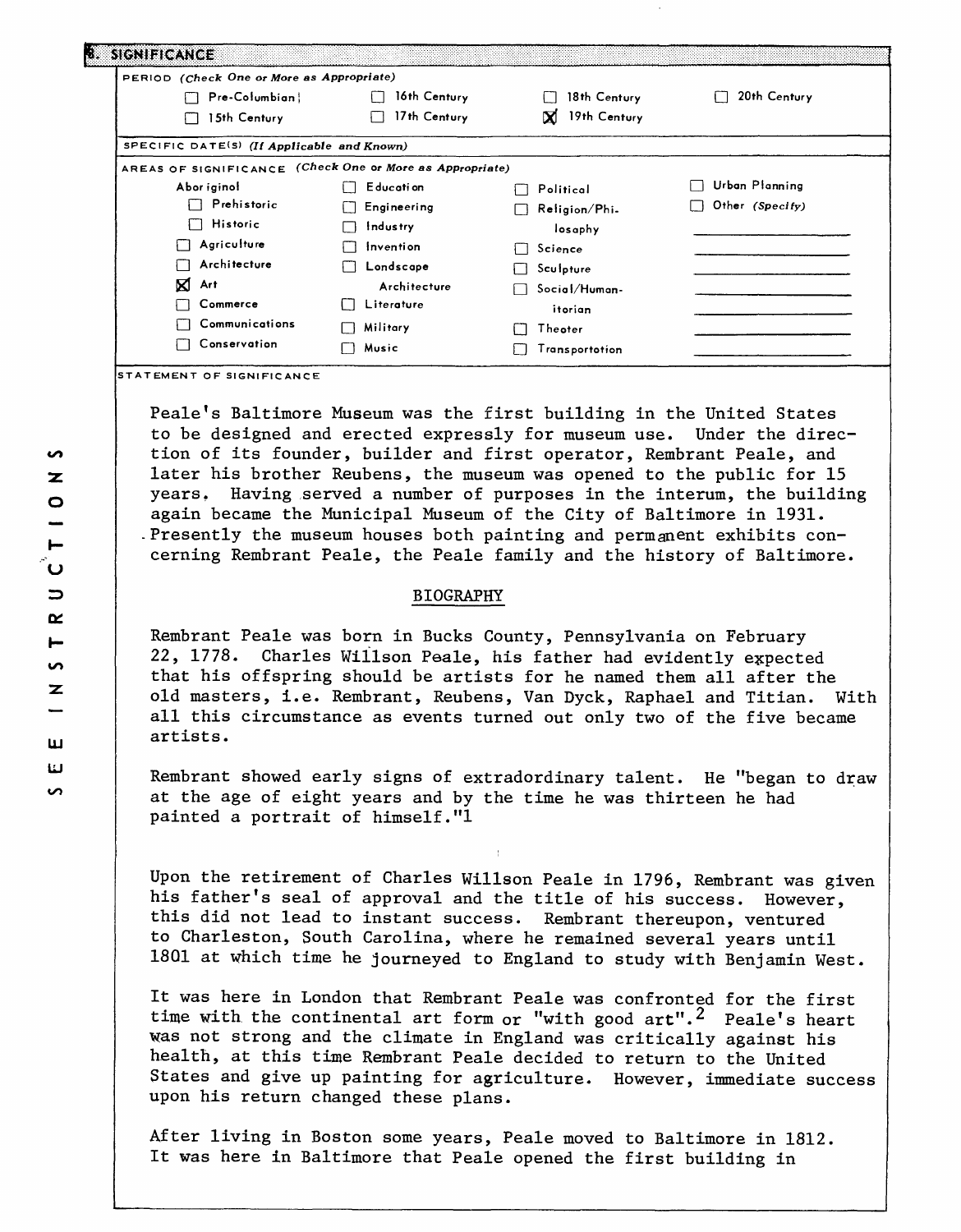|                     | 9. MAJOR BIBLIOGRAPHICAL REFERENCES                                                                         |              |          |                        |                   |                    |                   |                                        |                                                                   |           |                                                             |
|---------------------|-------------------------------------------------------------------------------------------------------------|--------------|----------|------------------------|-------------------|--------------------|-------------------|----------------------------------------|-------------------------------------------------------------------|-----------|-------------------------------------------------------------|
|                     | Cyclopedia of American Biography, James T. White and Company:<br>New York, 5 vols., 1907.                   |              |          |                        |                   |                    |                   |                                        |                                                                   |           |                                                             |
|                     |                                                                                                             |              |          |                        |                   |                    |                   |                                        |                                                                   |           |                                                             |
|                     | 10. GEOGRAPHICAL DATA<br>LATITUDE AND LONGITUDE COORDINATES                                                 |              |          |                        |                   | ÷,                 |                   |                                        | LATITUDE AND LONGIT'JDE COORDINATES                               |           |                                                             |
|                     | DEFINING A RECTANGLE LOCATING THE PROPERTY                                                                  |              |          |                        | $\mathbf{o}$<br>R |                    |                   |                                        | DEFINING THE CENTER POINT OF A PROPERTY<br>OF LESS THAN TEN ACRES |           |                                                             |
| CORNER              | LATITUDE                                                                                                    |              |          | LONGITUDE              |                   | UTM                | LATITUDE          |                                        |                                                                   | LONGITUDE |                                                             |
| <b>NW</b>           | Degrees Minutes Seconds   Degrees Minutes Seconds<br>۰                                                      |              | $\circ$  | $\bullet$<br>$\bullet$ |                   | $\circ$            | $\bullet$         | Degrees Minutes Seconds (              |                                                                   |           | Degrees Minutes Seconds                                     |
| NE                  | $\circ$                                                                                                     |              | $\circ$  |                        |                   |                    |                   |                                        | $\bullet$                                                         |           | $\bullet$                                                   |
| <b>SE</b>           | $\circ$                                                                                                     |              |          |                        |                   |                    | 18,361100,4350200 |                                        |                                                                   |           |                                                             |
| SW                  | $\circ$                                                                                                     |              | $\Omega$ |                        |                   |                    |                   |                                        |                                                                   |           |                                                             |
|                     | APPROXIMATE ACREAGE OF NOMINATED PROPERTY:                                                                  |              |          |                        |                   | less than one acre |                   |                                        |                                                                   |           |                                                             |
|                     | LIST ALL STATES AND COUNTIES FOR PROPERTIES OVERLAPPING STATE OR COUNTY BOUNDARIES                          |              |          |                        |                   |                    |                   |                                        |                                                                   |           |                                                             |
| STATE:              |                                                                                                             |              |          | CODE                   |                   | COUNTY             |                   |                                        |                                                                   |           | CODE                                                        |
| STATE:              |                                                                                                             |              |          | CODE                   |                   | COUNTY:            |                   |                                        |                                                                   |           | CODE                                                        |
| STATE:              |                                                                                                             |              |          |                        |                   |                    |                   |                                        |                                                                   |           |                                                             |
|                     |                                                                                                             |              |          | CODE                   |                   | COUNTY:            |                   |                                        |                                                                   |           | CODE                                                        |
| STATE:              |                                                                                                             |              |          | CODE                   |                   | COUNTY:            |                   |                                        |                                                                   |           | CODE                                                        |
|                     |                                                                                                             |              |          |                        |                   |                    |                   |                                        |                                                                   |           |                                                             |
|                     | 11. FORM PREPARED BY                                                                                        |              |          |                        |                   |                    |                   |                                        |                                                                   |           |                                                             |
|                     | NAME AND TITLE:                                                                                             |              |          |                        |                   |                    |                   |                                        |                                                                   |           |                                                             |
|                     | Joseph S. Mendinghall, Historian                                                                            |              |          |                        |                   |                    |                   |                                        |                                                                   |           |                                                             |
| <b>ORGANIZATION</b> |                                                                                                             |              |          |                        |                   |                    |                   |                                        | DATE                                                              |           |                                                             |
|                     | Historic Sites Survey, National Park Service                                                                |              |          |                        |                   |                    |                   |                                        |                                                                   | 2/28/75   |                                                             |
|                     | STREET AND NUMBER:                                                                                          |              |          |                        |                   |                    |                   |                                        |                                                                   |           |                                                             |
|                     | 1100 L. Street, N.W.                                                                                        |              |          |                        |                   |                    |                   |                                        |                                                                   |           |                                                             |
| CITY OR TOWN:       |                                                                                                             |              |          |                        |                   | STATE              |                   |                                        |                                                                   |           | CODE                                                        |
|                     | Washington<br><b>12 STATELIAISON DEFICER CERTIFICATION</b>                                                  |              |          |                        |                   | D.C.               | 20240             |                                        | NATIONAL REGISTER VERIFICATION                                    |           | 11                                                          |
|                     |                                                                                                             |              |          |                        |                   |                    |                   |                                        |                                                                   |           |                                                             |
|                     | As the designated State Liaison Officer for the Na-<br>tional Historic Preservation Act of 1966 (Public Law |              |          |                        |                   |                    |                   |                                        |                                                                   |           | I hereby certify that this properly is included in the soft |
|                     | 89-665), I hereby nominate this property for inclusion                                                      |              |          |                        |                   |                    |                   |                                        | National Register<br>(NATIONAL HISTORIC SEC.                      |           |                                                             |
|                     | in the National Register and certify that it has been                                                       |              |          |                        |                   |                    |                   | LANDMARKS)                             |                                                                   |           |                                                             |
|                     | evaluated according to the criteria and procedures set                                                      |              |          |                        |                   |                    |                   |                                        |                                                                   |           |                                                             |
|                     | forth by the National Park Service. The recommended<br>level of significance of this nomination is:         |              |          |                        |                   |                    |                   | Director, Office of Archeology and His |                                                                   |           |                                                             |
|                     | National $\Box$                                                                                             | State $\Box$ |          | Local $\Box$           |                   |                    |                   |                                        |                                                                   |           | ಲಾ                                                          |
|                     |                                                                                                             |              |          |                        |                   |                    |                   |                                        | (NATIONAL HISTORIC                                                |           |                                                             |
|                     | (NATIONAL HISTORIC                                                                                          |              |          |                        |                   | $D3$ te            |                   | LANDMARKS)                             |                                                                   |           |                                                             |
|                     |                                                                                                             |              |          |                        |                   | ATTEST:            |                   |                                        |                                                                   |           |                                                             |
|                     |                                                                                                             |              |          |                        |                   |                    |                   |                                        |                                                                   |           |                                                             |
|                     |                                                                                                             |              |          |                        |                   |                    |                   |                                        |                                                                   |           |                                                             |
| Title               |                                                                                                             |              |          |                        |                   |                    |                   |                                        |                                                                   |           |                                                             |
|                     |                                                                                                             |              |          |                        |                   |                    |                   |                                        | Keeper of The National Register                                   |           |                                                             |
| Date                | (NATIONAL HISTORIC<br>LANDMARKS)                                                                            |              |          |                        |                   | Date               |                   |                                        |                                                                   |           |                                                             |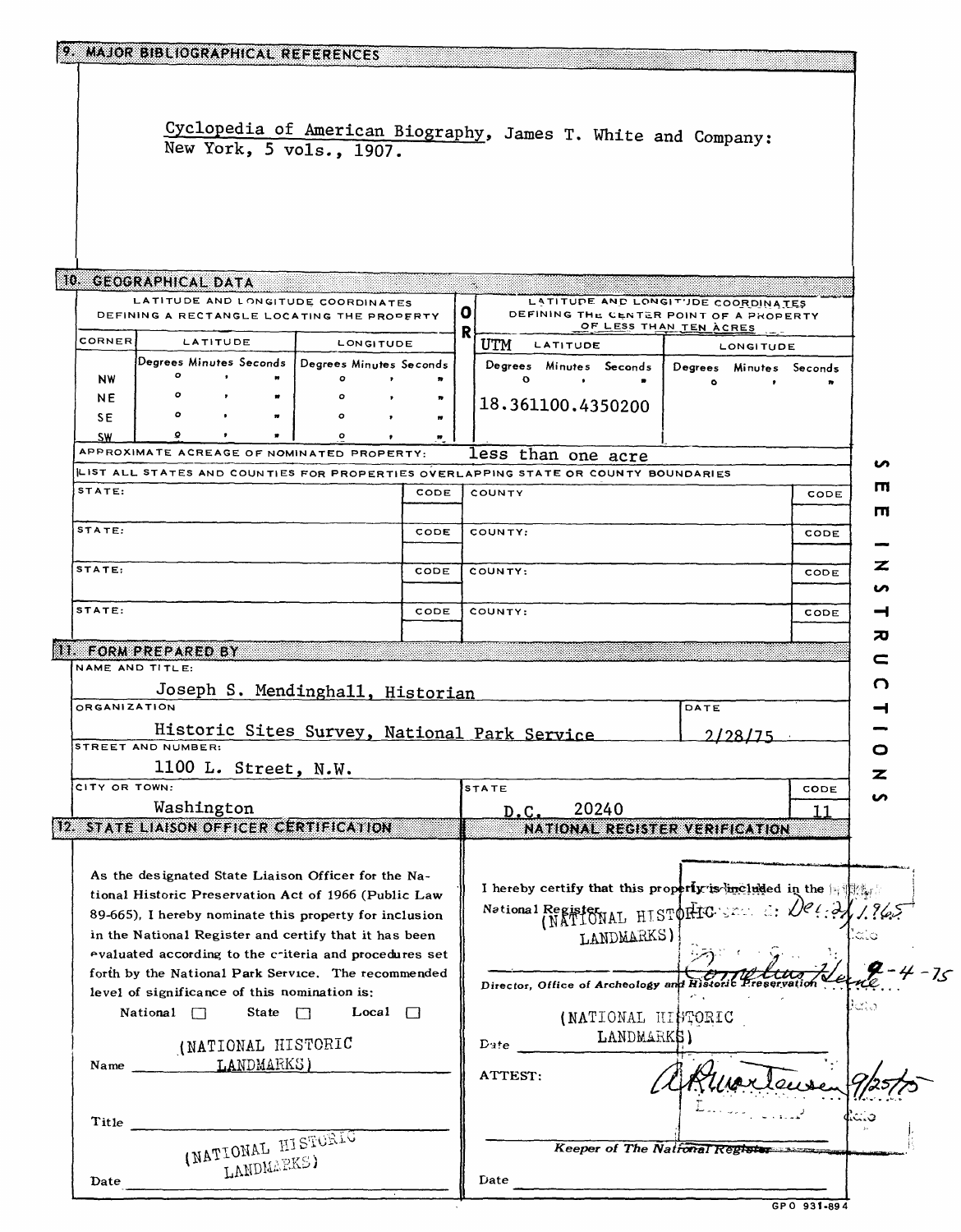#### **UNITED STATES DEPARTMENT OF THE INTERIOR NATIONAL PARK SERVICE**

### **NATIONAL REGISTER OF HISTORIC PLACES INVENTORY - NOMINATION FORM**

| <b>IFOR NPS USE ONLY</b> |  |  |
|--------------------------|--|--|
|                          |  |  |
| <b>RECEIVED</b>          |  |  |
|                          |  |  |
| <b>DATE ENTERED</b>      |  |  |

| (NATIONAL HISTORIC |  |
|--------------------|--|
| LANDMARKS)         |  |

**CONTINUATION SHEET 1 ITEM NUMBER 8 PAGE 2** 

America to be used solely as a museum and art gallery. Here Peale lived for nine years and painted a number of his most famous works including "The Ascent of Elijah," and"The Court of Death," which was painted on canvas measuring 24 by 13 feet, and it contained twenty-three lifesize figures. This work became one of Peale's most famous; it was placed on exhibition in every major city of the United States. Fron 1822 to 1829 Peale again returned north where he painted portraits in Philadelphia New York and Boston.

Peale once more returned to Europe where he exhibited his portrait of George Washington drawn to Peale's own exacting specifications of likeness. The portrait received raves of critics. Upon Peale's return, the portrait was purchased by the United States Government and now hangs in the Vice President's room in the Senate wing of the Capitol. Peale's works include; "The Court of Death, "his most famous, "Song of the Shirt," "Errina," "Wine and Cake," and "Italian Peasant." Peale died on October 3, 1860.

ICyclopedia of American Biography, James T. White and Company: New York, 1907, vol. 5., p. 320.

 $2$ Ibid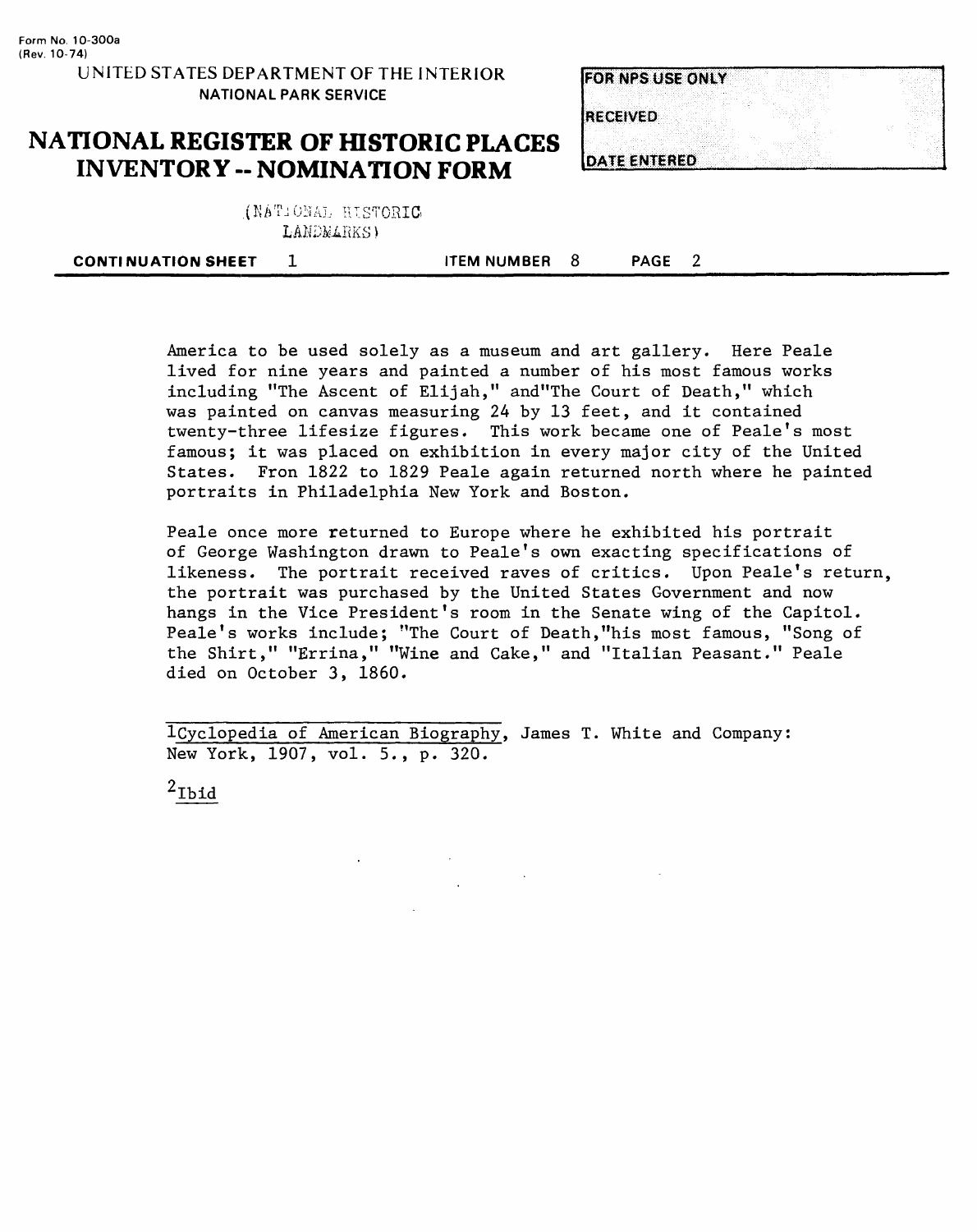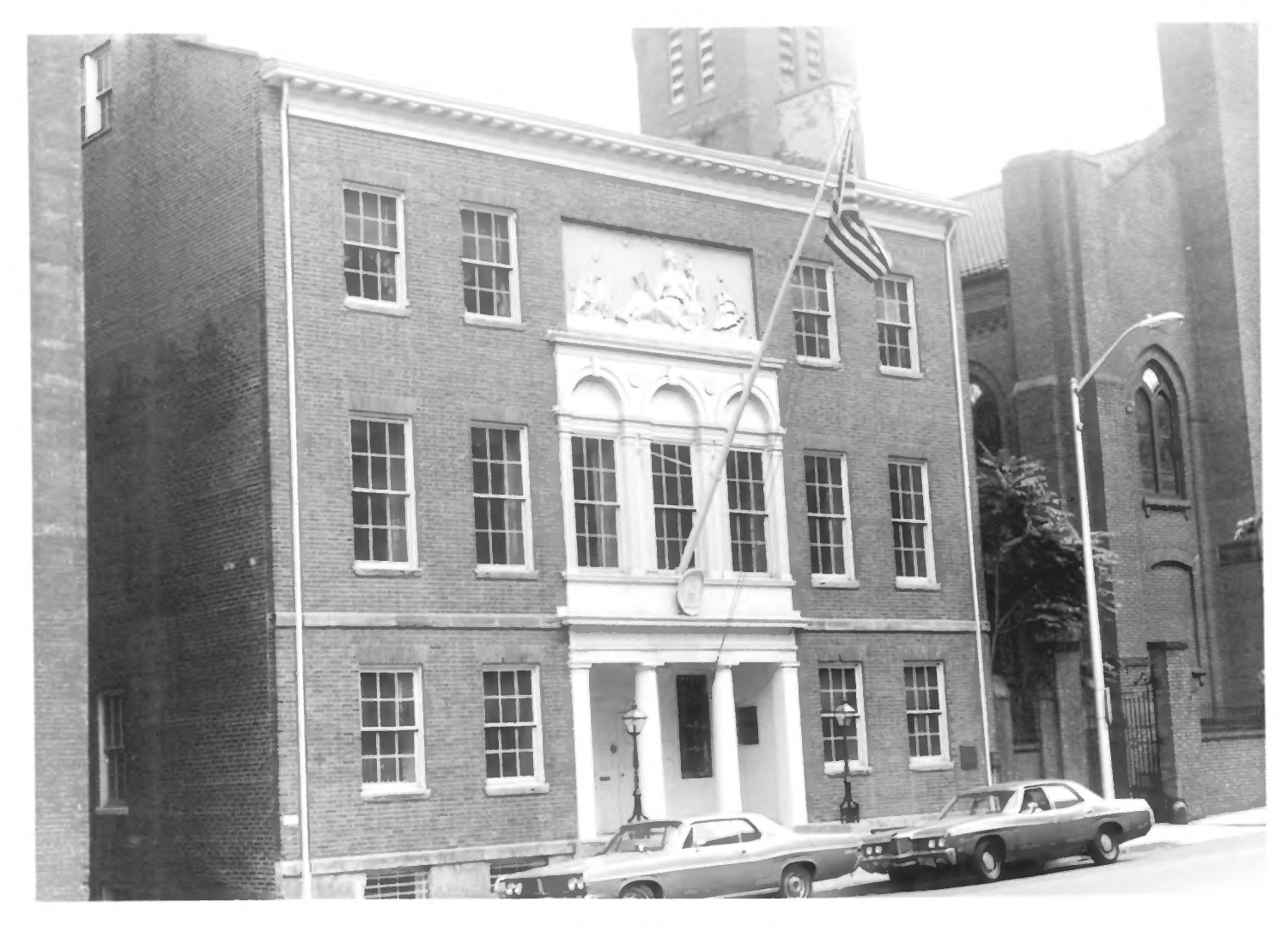**Form No. 10-301 a (Rev. 10-74)**

> **UNITED STATES DEPARTMENT OF THE INTERIOR NATIONAL PARK SERVICE**

# **NATIONAL REGISTER OF HISTORIC PLACES RECEIVED PROPERTY PHOTOGRAPH FORM**



### **SEE INSTRUCTIONS IN HOW TO COMPLETE NATIONAL REGISTER FORMS \_\_\_\_\_\_\_\_\_\_\_\_\_\_\_\_\_TYPE ALL ENTRIES ENCLOSE WITH PHOTOGRAPH\_\_\_\_\_\_\_**

## NAME

HISTORIC Municipal Museum of the City of Baltimore

| AND/OR COMMON<br>Peale's Baltimore Museum                                                                                       |             |                            |                          |
|---------------------------------------------------------------------------------------------------------------------------------|-------------|----------------------------|--------------------------|
| <b>LOCATION</b>                                                                                                                 |             |                            |                          |
| CITY, TOWN<br>Baltimore                                                                                                         | VICINITY OF | <b>COUNTY</b><br>Baltimore | <b>STATE</b><br>Maryland |
| PHOTO REFERENCE<br>Joseph S. Mendinghall<br>PHOTO CREDIT<br>Historic Sites Survey<br>NEGATIVE FILED AT                          |             | DATE OF PHOTO              | 7/74                     |
| <b>IDENTIFICATION</b><br>DESCRIBE VIEW, DIRECTION, ETC. IF DISTRICT, GIVE BUILDING NAME & STREET<br>Frontal view, looking east. |             |                            | PHOTO NO.                |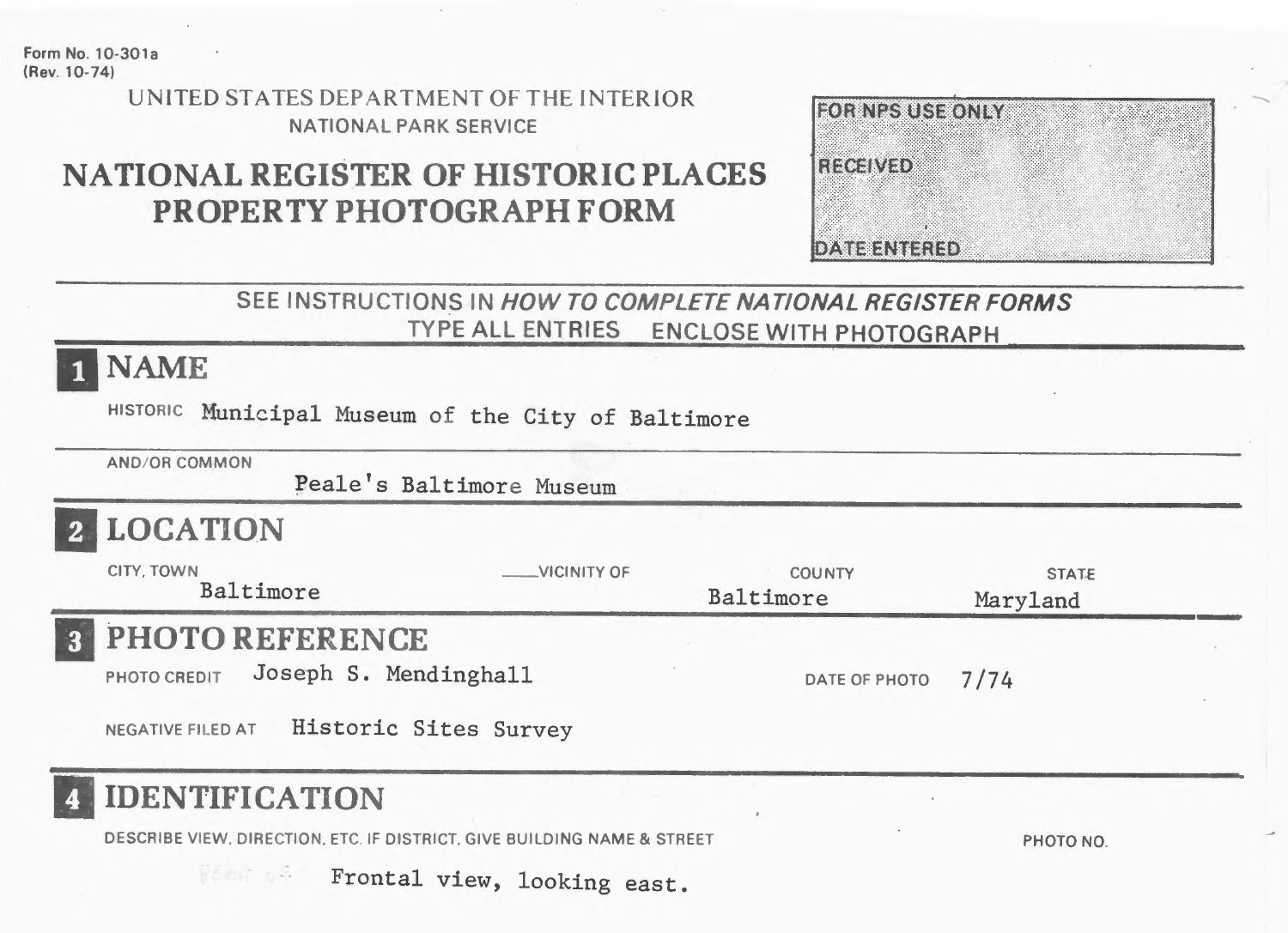